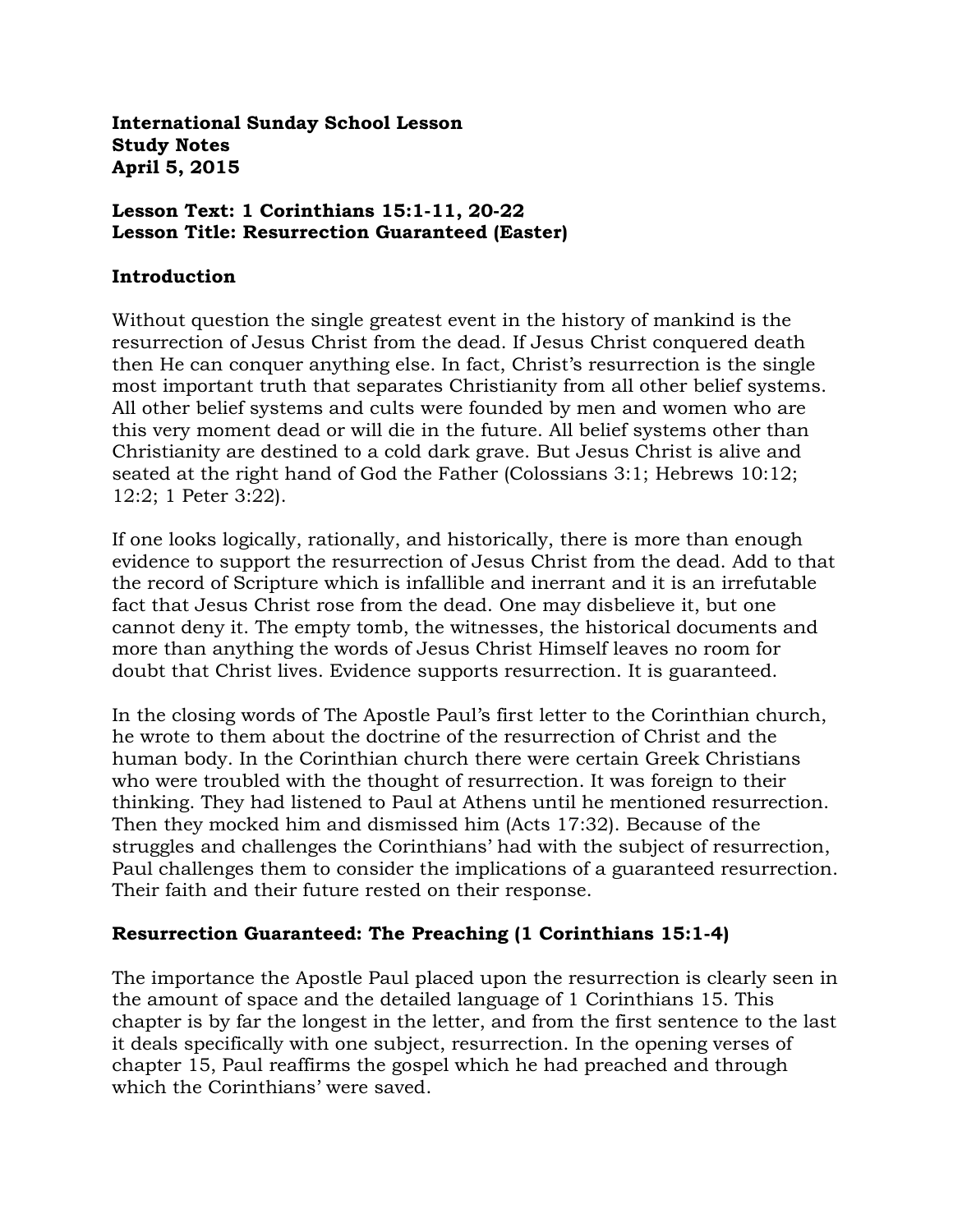#### Verse 1-2

"Moreover, brethren, I declare unto you the gospel which I preached unto you, which also ye have received, and wherein ye stand; By which also ye are saved, if ye keep in memory what I preached unto you, unless ye have believed in vain."

Paul's opening words, "Moreover, brethren, I declare unto you the gospel which I preached unto you, which also ye have received, and wherein ye stand…" may be taken as a mild rebuke. Paul seems to be saying, "In case you have forgotten, let me go back over this one more time." His point is that the Corinthians should have known that the "gospel" which was "preached" and "received" by them and ultimately "saved" them is based on the resurrection of Jesus Christ.

Highlight the word "gospel" in your mind. It is the good news of salvation. And without the resurrection of Jesus Christ there is no "gospel" or good news. The "gospel" means sinners don't have to die in their sins. The "gospel" means sinners no longer have to live in darkness. The "gospel" was that which Paul used to evangelize the Corinthians. The "gospel" alone has the power to change lives (1 Corinthians 1:17; Ephesians 1:13; 3:6).

The Corinthians had "received" or "taken and welcomed" Paul's "gospel" preaching and were presently "standing" in that glorious truth. "Stand" means they "rested." Their faith "rested" in the "gospel." Furthermore, Paul addressed them as "brethren" recognizing them as fellow Christians.

"By which also ye are saved" is a reference to their *initial* trust in Christ which followed their repentance and trust. However, the word "saved" also indicates their *continual* trust in Christ since their conversion experience. Paul assures the Corinthians that by this "gospel" they were not only "saved," as in "saved right now," but they were also "being saved" as in progressively experiencing salvation.

"If ye keep in memory what I preached unto you, unless ye believed in vain" does not mean the Corinthians could possibly lose their salvation. The Corinthians holding fast to what Paul had preached was evidence of their genuine salvation, just as their salvation and new life were an evidence of the power of Christ's resurrection. It is possible that some lacked the true saving faith, and as a result did not continue to obey the Word of God.

#### Verse 3-4

"For I delivered unto you first of all that which I also received, how that Christ died for our sins according to the scriptures; And that he was buried, and that he rose again the third day according to the scriptures"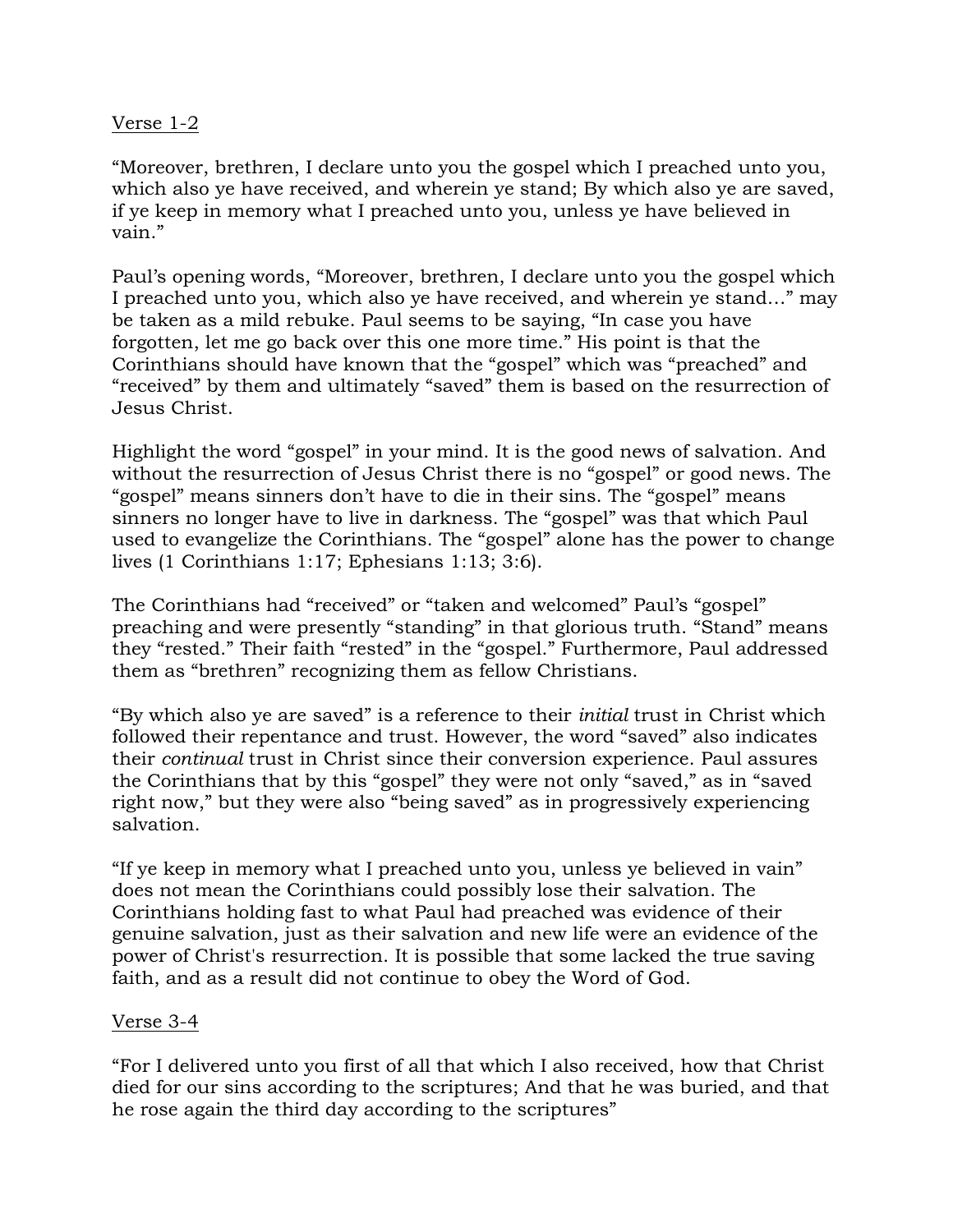As a matter of first importance, Paul writes, "For I delivered unto you first of all that which I also received…" Paul wanted the Corinthians' to know that the "gospel" did not originate with him. Although after his conversion on the Damascus Road, Paul withdrew for three years to the desert of Arabia, he didn't go there to come up with some new message (Galatians 1:15-24). The gospel was not something Paul figured out on his own or reasoned out in his mind. It was "delivered" to the Corinthians' because it was "received" from the Lord.

The first conviction of the gospel truth is "that Christ died for our sins." Notice, Paul uses the exalted title "Christ," not Jesus. "Christ" is the Messiah, the anointed King, and God in the flesh. Christ "died" a historical verifiable death. He "died for our sins." He had no "sin" of His own for which to die. According to Romans 6:23, *"the wages of sin is death."* Death is the penalty, the payment for "sin." Christ had not earned the penalty for sin and yet He died to pay the penalty for "our sins."

How do we know that sin's penalty has been paid? The resurrected life of Jesus Christ is evidence that sin has been dealt with. Sinners can be saved by believing in their heart and confessing with their lips that Jesus Christ rose from the dead (Romans 10:9-10). God raised up Jesus Christ from the dead on the "third day" to show that Christ's payment for sin was entirely accepted, the price was paid, sin's debt had been canceled.

The second conviction of the gospel truth is "according to the Scriptures." Our Lord's death on the cross was no knee-jerk reaction to sin. The only "Scriptures" Paul had were the Old Testament, and he knew them well. Doubtless, he was thinking of what was written by the prophet Isaiah some seven hundred years before Christ was born in Bethlehem. *"Who hath believed our report? and to whom is the arm of the LORD revealed? For he shall grow up before him as a tender plant, and as a root out of a dry ground: he hath no form nor comeliness; and when we shall see him, there is no beauty that we should desire him. He is despised and rejected of men; a man of sorrows, and acquainted with grief: and we hid as it were our faces from him; he was despised, and we esteemed him not. Surely he hath borne our griefs, and carried our sorrows: yet we did esteem him stricken, smitten of God, and afflicted. But he was wounded for our transgressions, he was bruised for our iniquities: the chastisement of our peace was upon him; and with his stripes we are healed. All we like sheep have gone astray; we have turned every one to his own way; and the LORD hath laid on him the iniquity of us all. He was oppressed, and he was afflicted, yet he opened not his mouth: he is brought as a lamb to the slaughter, and as a sheep before her shearers is dumb, so he openeth not his mouth. He was taken from prison and from judgment: and who shall declare his generation? for he was cut off out of the land of the living: for the transgression of my people was he stricken. And he made his grave with the wicked, and with the rich in his death; because he had done no violence, neither was any deceit in*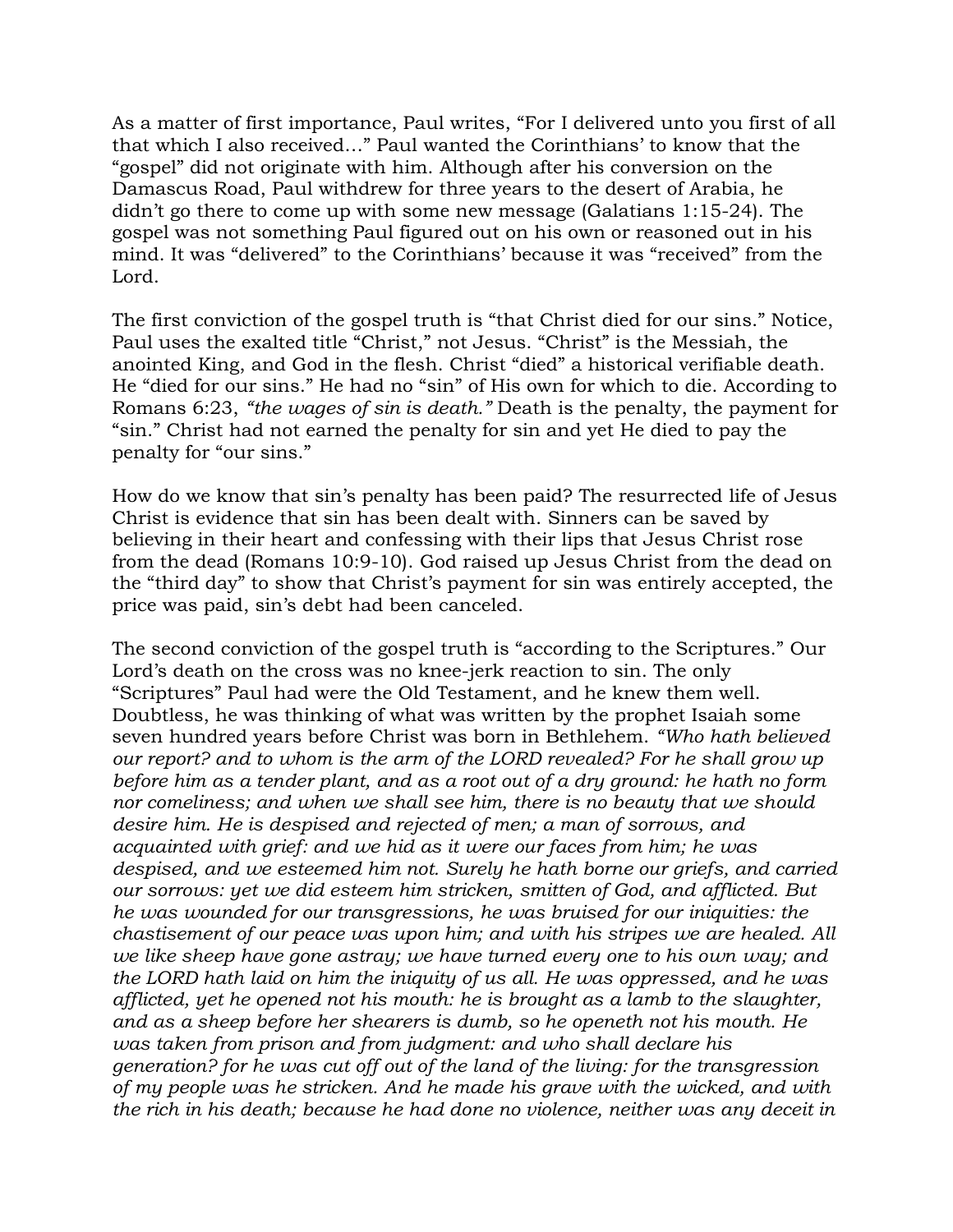his mouth. Yet it pleased the LORD to bruise him; he hath put him to grief: when *thou shalt make his soul an offering for sin, he shall see his seed, he shall prolong his days, and the pleasure of the LORD shall prosper in his hand. He shall see of the travail of his soul, and shall be satisfied: by his knowledge shall my righteous servant justify many; for he shall bear their iniquities. Therefore will I divide him a portion with the great, and he shall divide the spoil with the strong; because he hath poured out his soul unto death: and he was numbered with the transgressors; and he bare the sin of many, and made intercession for the transgressors"* (Isaiah 53:1-12).

The third conviction of the gospel truth is that "Christ was buried, and that he rose again the third day according to the scriptures." This is the point of supreme importance for Paul to make his case of resurrection guarantee to the Corinthians and to all Christians. The verb translated "rose" is in the perfect tense, thus indicating the abiding results of the resurrection. His resurrection was also "according to the scriptures." The psalmist wrote, *"For thou wilt not leave my soul in hell; neither wilt thou suffer thine Holy One to see corruption"* (Psalm 16:10). The word *"hell"* is the Hebrew word *Sheol,* meaning "the place of the dead," or, "the grave."

*Note: The only guarantee Christians have today to offer the world is the message of the "gospel." We are only authorized to "deliver" what we have "received." And that message of the "gospel" must include the death, burial, and resurrection of Jesus Christ, according to the Scripture.*

## **Resurrection Guaranteed: The People (1 Corinthians 15:5-11)**

There were eleven appearances of our Lord after His resurrection, including the one to Paul (then Saul) on the Damascus Road. Paul references six of these to the Corinthians. He must have felt confident that these six would be enough to convince anyone who had an open mind.

## Verse 5-6

"And that he was seen of Cephas, then of the twelve: After that, he was seen of above five hundred brethren at once; of whom the greater part remain unto this present, but some are fallen asleep."

Paul first mentions "Cephas," who is Peter. We are not told exactly when Christ appeared unto Peter or where. We do know it was sometime after His appearance to Mary Magdalene and before His appearance to the men on the Emmaus Road (Luke 24:34). Peter, the one who had denied the Lord three times is blessed with the privilege of seeing the risen Lord. What stronger proof or guarantee of resurrection could anyone have than Peter seeing the risen Christ?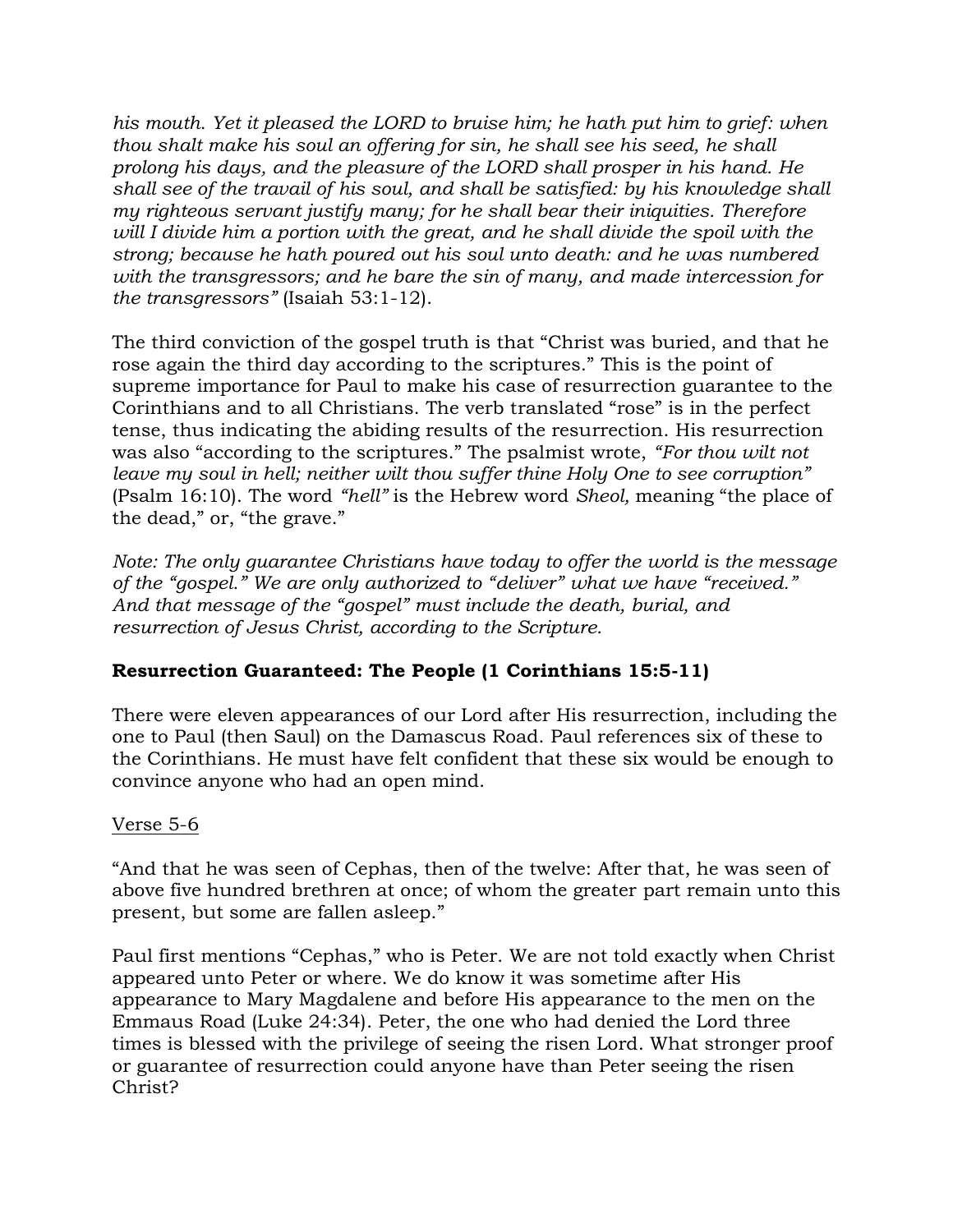Second, Paul mentions the "twelve." This is a general term for the apostles and not specifically that "twelve" apostles saw Him. They were referred to as the "twelve" although Judas and Thomas were missing on that first resurrection appearance by our Lord.

Third, Jesus "was seen of above five hundred brethren at once." The Bible doesn't tell us who these five hundred are or where they saw Jesus. They must have been well known by the early Christians because at the time of the writing of 1 Corinthians, Paul says, "of whom the greater part remain unto this present, but some are fallen asleep." Some of the five hundred had already died when Paul wrote to the Corinthians but the majority of them were still alive.

*Question: Do you believe the Apostle Paul? Do you think Paul would say there were five hundred brethren who saw the risen Lord if that were not the case? If you think Paul would lie about this then what about everything else Paul said and wrote? I believe Paul!*

## Verse 7

"After that, he was seen of James; then of all the apostles."

Fourth, Jesus appeared to "James." This "James" is most likely the halfbrother of Jesus, the author of the Epistle of James who became pastor at the church in Jerusalem (Acts 15:13-21). James and his other brothers had not been believers. But the resurrection appearance of Jesus to James could have been the convicting and convincing factor in James' salvation.

Fifth, Jesus appeared to "all the apostles." This appearance could have been that first Easter Sunday evening when all the apostles along with Thomas were together in the upper room in Jerusalem (John 20:28). It could also mean that over a period of forty days between His resurrection and ascension, Jesus appeared to "all of the apostles" (Acts 1:3).

## Verse 8-9

"And last of all he was seen of me also, as of one born out of due time. For I am the least of the apostles, that am not meet to be called an apostle, because I persecuted the church of God."

Sixth, Paul himself seen the risen Lord. He says that Christ appeared to him "as one born out of due time." It is possible that the words "born out of due time" were words attributed to Paul as an insult by his enemies. It was often used to describe a birth that had no chance of survival. Certainly, the point Paul seems to be making is that he had a poor beginning, a bad start. He came in the world as an enemy of Jesus Christ.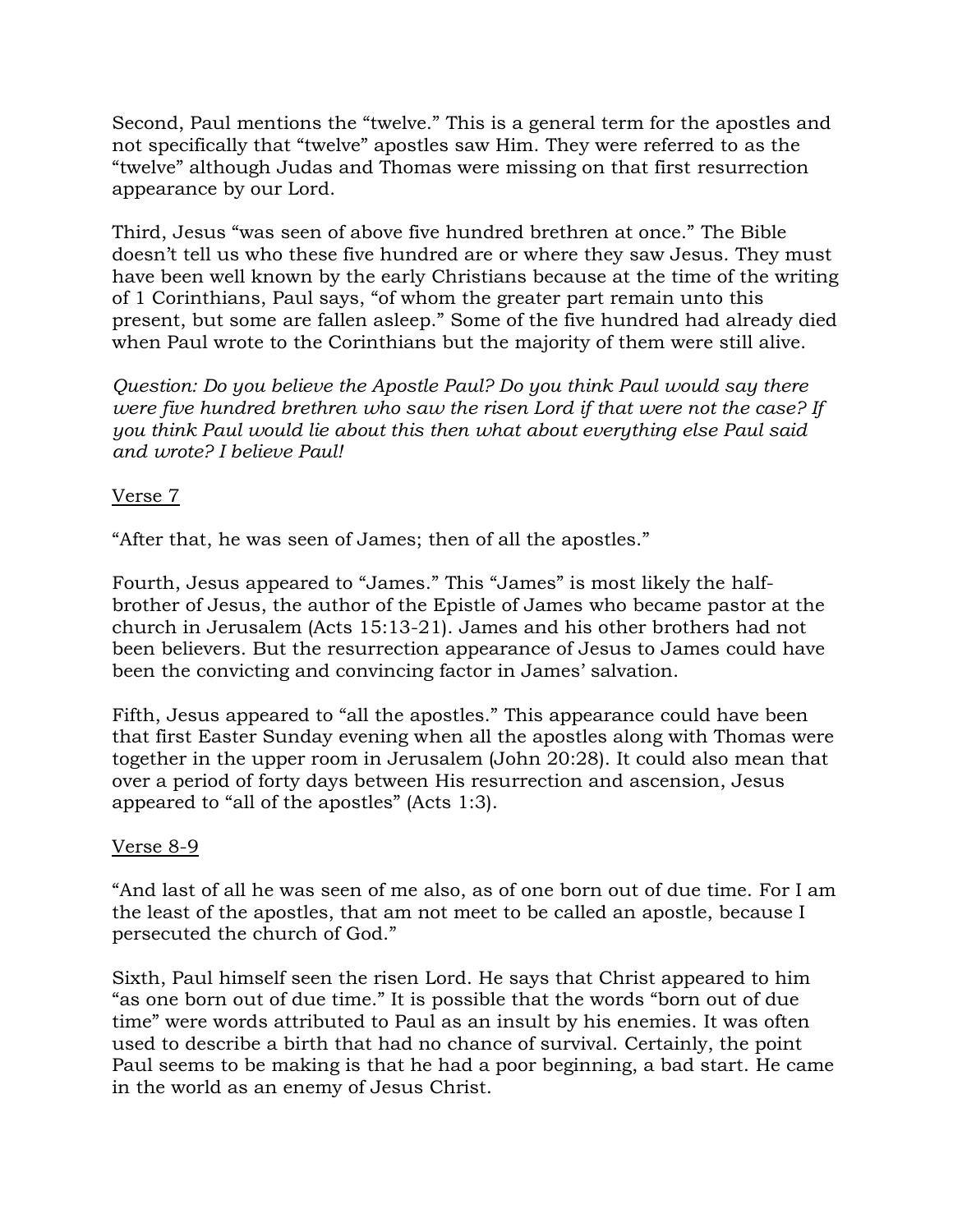In spite of everything that was against Paul, he "seen" the risen Lord on the Damascus Road (Acts 9). Paul never got over the fact of what he seen that day and the revelation God gave to him concerning his sin and salvation (Acts 9:4- 5). No wonder the great apostle's estimate of himself was so humbling and honest: *"And I thank Christ Jesus our Lord, who hath enabled me, for that he counted me faithful, putting me into the ministry; Who was before a blasphemer, and a persecutor, and injurious: but I obtained mercy, because I did it ignorantly in unbelief. And the grace of our Lord was exceeding abundant with faith and love which is in Christ Jesus. This is a faithful saying, and worthy of all acceptation, that Christ Jesus came into the world to save sinners; of whom I am chief"* (1 Timothy 1:12-15).

## Verse 10

"But by the grace of God I am what I am: and his grace which was bestowed upon me was not in vain; but I laboured more abundantly than they all: yet not I, but the grace of God which was with me."

It was only "by the grace of God" that Paul was able to become the man and the apostle he was. The risen Christ's appearance and apprehension of Paul is the only possible explanation for the change in Paul's life. And God's "grace which was bestowed upon" Paul "was not in vain." It was not wasted or useless. It caused Paul to "labor more abundantly than they all." Paul toiled harder than did all the rest of the apostles. The Greek word translated "labored" means "to toil to the point of exhaustion."

Paul was not bragging to the Corinthians that he was better than other apostles or believers. He was simply showing them how the belated appearance of the resurrected Lord had changed and charged his life. He knew that it wasn't anything he possessed in himself that made him the man he was. He confessed, "Yet not I, but the grace of God which was with me."

Paul is saying all of this so the Corinthians will know that the resurrection of Jesus is not just some figment of someone's imagination. No fairy tale or dream can produce the results the resurrection of Christ has produced. Paul is saying, "I'm like a receipt to the legitimacy of the resurrection."

#### Verse 11

"Therefore whether it were I or they, so we preach, and so ye believed."

Whether it was Paul, the twelve, the five hundred, or James or Peter's testimony of the risen Christ, it really doesn't matter. What matters is "we preach" and "ye believed." Without question, the preaching and teaching that changed the lives of these Corinthians and every other sinner is preaching and teaching based on the death, burial, and resurrection of Jesus Christ.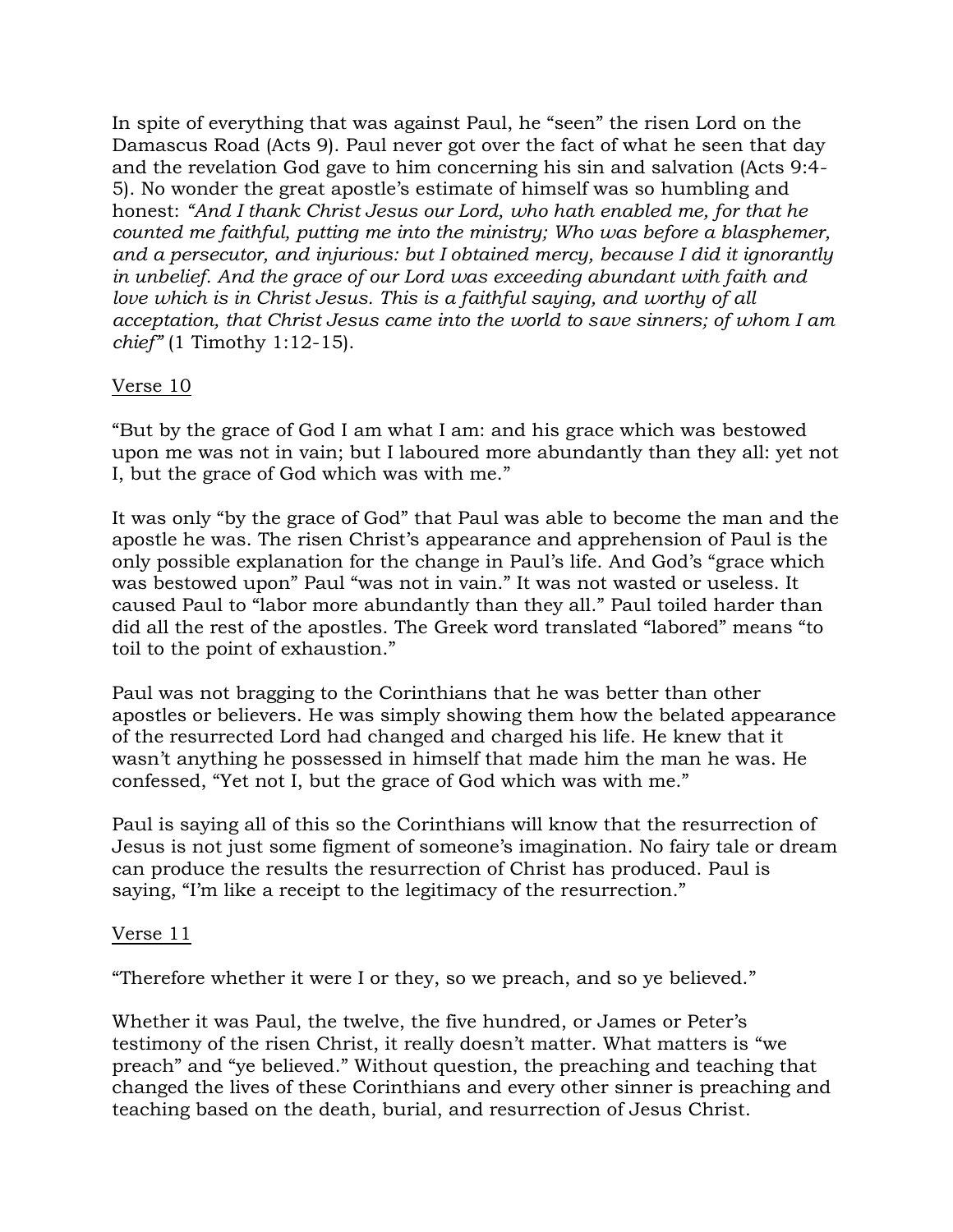# **Resurrection Guaranteed: The Precedent (1 Corinthians 15:20-22)**

In 1 Corinthians 15:12-19, just for the sake of argument, Paul had assumed that there was no resurrection of the dead in order to prove his point to the Corinthians. He proved quickly that if there were no resurrection of the dead then his preaching and the faith of the Christians at Corinth was useless, empty, and void. Furthermore, if there were no hope in life beyond the grave, they *"we are of all men most miserable"* (1 Corinthians 15:19).

In 1 Corinthians 15:20-22, Paul uses Christ as the "firstfruits" of those who will be raised from the dead and then contrasts two men, "Adam" and "Christ." By contrasting "Adam" with "Christ" it does not minimize the deity of Christ, but it emphasizes his humanity. He applies that contrast to the truth of the resurrection.

#### Verse 20

"But now is Christ risen from the dead, and become the firstfruits of them that slept."

"But now is" means "the fact is" or "the truth is" that "Christ" has "risen from the dead." The Corinthians believed that Christ had risen from the dead. The eyewitnesses, Peter, James, the apostles and Paul himself had testified to that fact and the Corinthians believed it. But the question is, do the Corinthians' believe that their departed loved ones will be raised?

Not only had Christ risen from the dead but He had "become the firstfruits of them that slept." The word "slept" does not refer to soul sleep but rather to the physical body that was placed in the grave after death. Always in dealing with the resurrection Paul is referring to the physical body.

"Firstfruits" referred to the first sheaf of grain which was brought as an offering to the Lord (Leviticus 23:10). It was a symbol and proof of the harvest to follow. So Christ's resurrection was to be interpreted, not only as the "first" of its kind, but as to be followed by many more. That means those who are saved by grace and have died will one day in the future be raised from the dead. But Christ was uniquely the "first" to come forth from the tomb, permanently and eternally (Colossians 1:18; Revelation 1:5). His resurrection was a foretaste of what will one day be the experience of every believer.

## Verse 21-22

"For since by man came death, by man came also the resurrection of the dead. For as in Adam all die, even so in Christ shall all be made alive."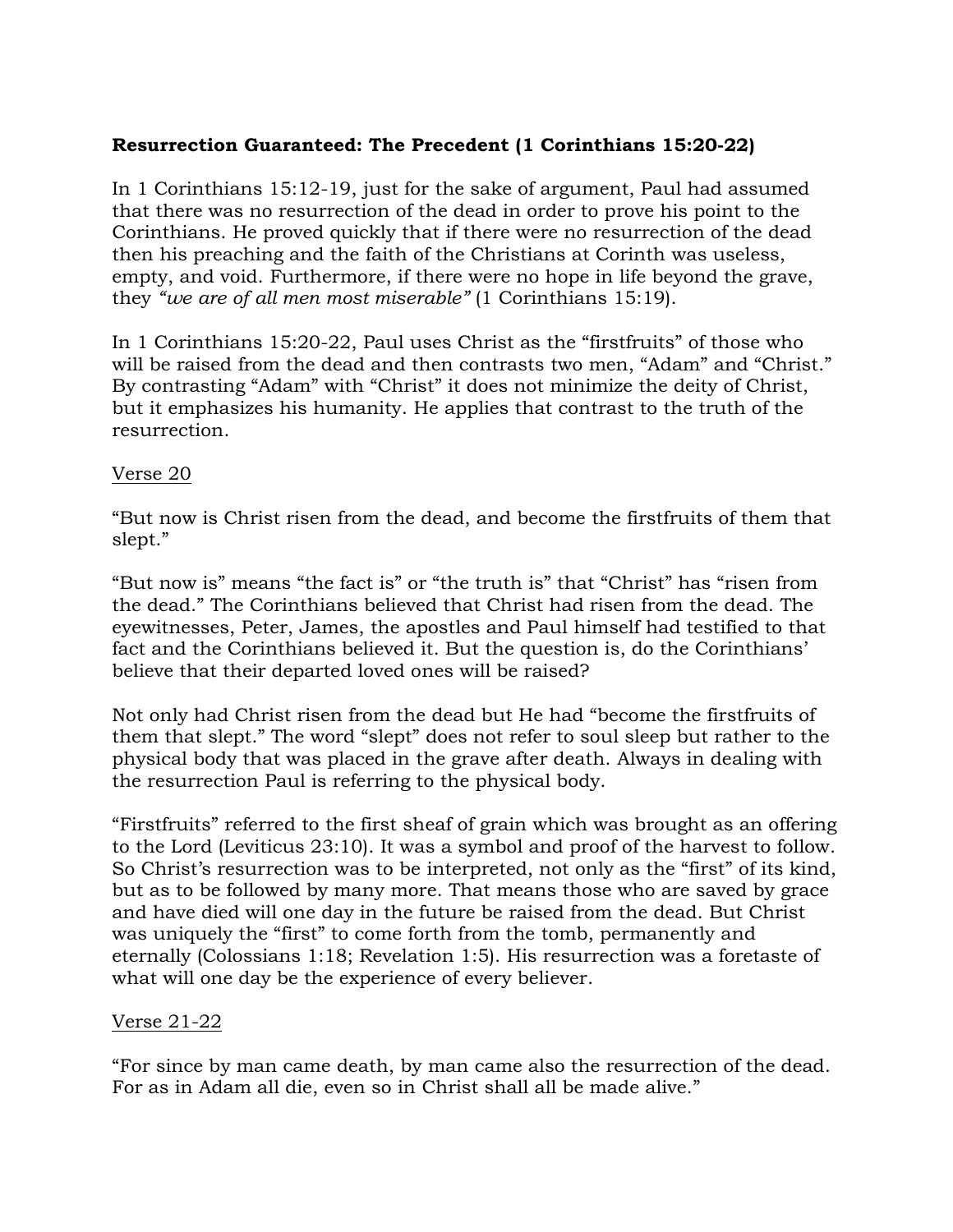By "man," referring to "Adam," there came "death." When "Adam" sinned in the Garden of Eden men began to die physical (Genesis 2:17). "In Adam all die." "Adam" is the head of the natural order. There is a connection between the death of every person in the world and Adam's sin. Sin brought separation from God and physical death as a penalty for sin. Every grave is a silent testimony that sin ends in physical death.

"Even so in Christ shall all be made alive" presents Christ as the head of the spiritual order. When a sinner comes to Christ for salvation he receives and possess new resurrection life (1 John 3:14). He may die physically but the sting of death is gone. Everyone in "Adam" dies. Everyone in "Christ" lives. Jesus Christ is the One who guarantees our resurrection!

# **Conclusion**

There are a lot of people in the world who believe a lot of things simply because it suits them. Some people believe in evolution although it is only a theory. Some believe a baby, at the moment of conception is not a living human being. They believe these things because it suits them. They ignore the evidence.

Do Christians believe in the resurrection of Jesus Christ because it suits them? No. Christians believe in the resurrection of Jesus Christ because it is based on irrefutable evidence. Although the evidence is overwhelming most of us were not there when Jesus died. We were not there when He arose. Like Thomas and the others, we have never seen the risen Lord with our natural eyes. However, we believe the evidence and we believe by faith in the death, burial, and resurrection. And we are blessed for believing although we have not seen (John 20:29).

On the Day of Pentecost, Peter said, *"This Jesus hath God raised up, whereof we all are witnesses. Therefore being by the right hand of God exalted, and having received of the Father the promise of the Holy Ghost, he hath shed forth this, which ye now see and hear. For David is not ascended into the heavens: but he saith himself, The LORD said unto my Lord, Sit thou on my right hand, Until I make thy foes thy footstool. Therefore let all the house of Israel know assuredly, that God hath made that same Jesus, whom ye have crucified, both Lord and Christ"* (Acts 2:32-36). That's a guarantee I can live with and die with.

At Antioch, Paul said, *"Wherefore he saith also in another psalm, Thou shalt not suffer thine Holy One to see corruption. For David, after he had served his own generation by the will of God, fell on sleep, and was laid unto his fathers, and saw corruption: But he, whom God raised again, saw no corruption"* (Acts 13:35- 37). That's a guarantee I can live with and die with.